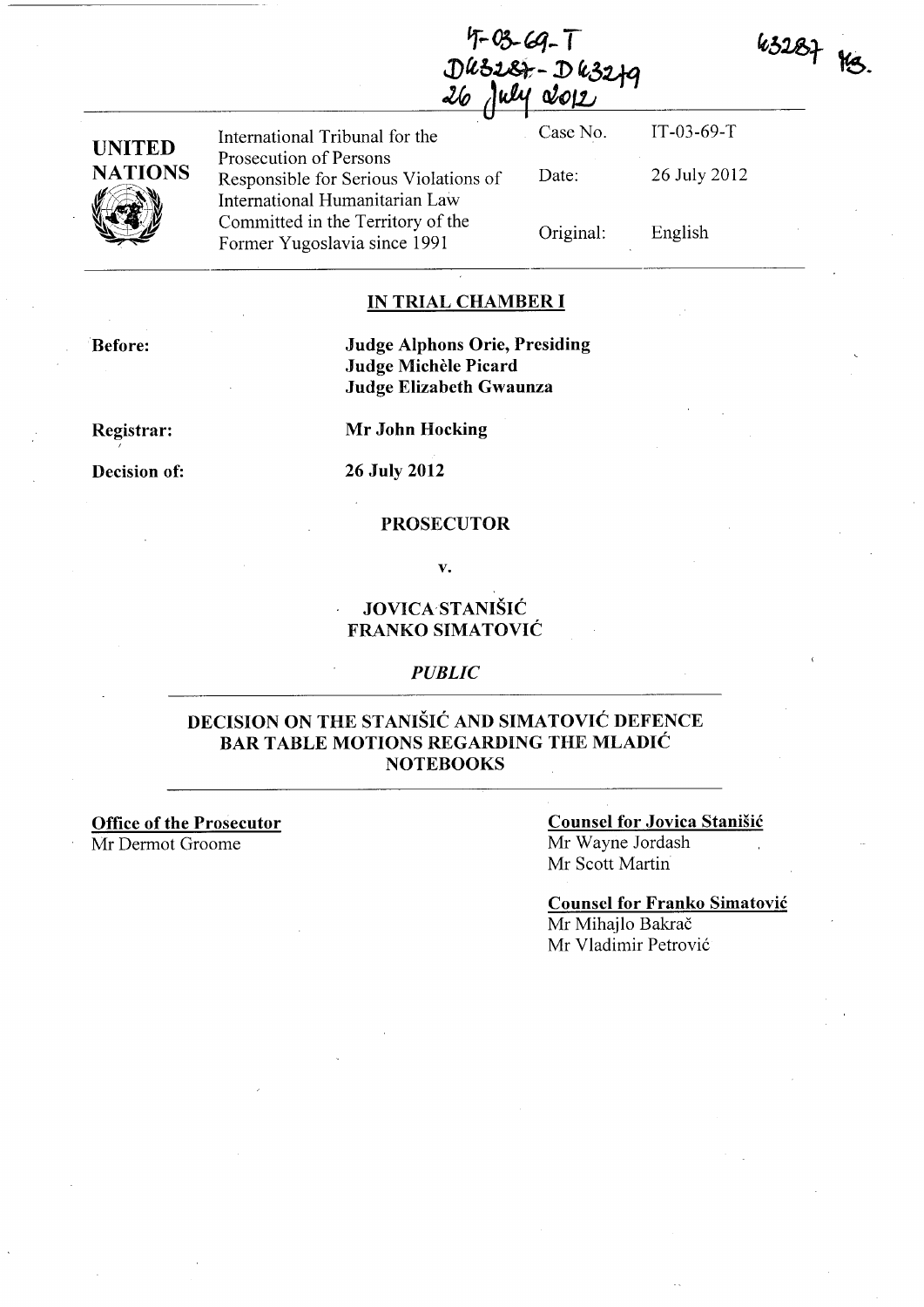# **I. PROCEDURAL HISTORY AND SUBMISSIONS OF THE PARTIES**

### **A. Stanisic Defence**

1. On 17 February 2012, the Stanisic Defence filed a motion requesting the admission of 674 documents from the bar table ("Stanišić Bar Table Motion").<sup>1</sup> On 23 and 24 May 2012, and 1, 6, and 14 June 2012, the Chamber issued nine decisions on the Stanišić Bar Table Motion ("Bar Table Decisions"), relating to the various categories of documents tendered therein.<sup>2</sup> On 23 May 2012, the Chamber issued the First Bar Table Decision, in which it denied, without prejudice, the Stanišić Defence request for the admission of 20 notebooks allegedly written by Ratko Mladić ("Mladić Notebooks").<sup>3</sup> In denying the request, the Chamber stressed the importance of the tendering party, when tendering documents from the bar table, to demonstrate with clarity and specificity how each document is relevant and fits into the party's case.<sup>4</sup> As the Stanišić Defence had not shown how specific sections of each of the Mladić Notebooks fit into its case, the Chamber held that it was unable to properly assess their relevance and probative value and, thus, found that the Stanišić Defence had failed to fulfil the requirements for admission into evidence.<sup>5</sup>

2. On 5 June 2012, the Stanisic Defence filed a motion requesting the admission from the bar table of excerpts from 17 of the Mladić Notebooks, which had previously been denied without prejudice in the First Bar Table Decision ("Stanišić Motion").<sup>6</sup> The Stanišić Defence submits that it has now sufficiently addressed the issues underlying the Chamber's prior denial of admission without prejudice of these documents by providing "a detailed description of each document and submissions on the relevance and probative value of various excerpts in the document" in the bar table chart contained in the annex to its Motion.<sup>7</sup> Further, the Stanisic Defence indicates that it now

 $\overline{7}$  . Stanisic Motion, para. 6.

Stanisic Defence Motion for Admission of Documents through the Bar Table, 17 February 2012 (Public with Confidential Annexes A, B, and C).

First Decision on Stanisic Defence Bar Table Motion of 17 February 2012, 23 May 2012 ("First Bar Table  $\overline{2}$ Decision"); Second Decision on Stanišić Defence Bar Table Motion of 17 February 2012, 23 May 2012 ("Second Bar Table Decision"); T. 19765-19768; Fourth Decision on Stanisic Defence Bar Table Motion of 17 February 2012,24 May 2012 ("Fourth Bar Table Decision"); Fifth Decision on Stanisic Defence Bar Table Motion of 17 February 2012, 24 May 2012; Sixth Decision on Stanišić Defence Bar Table Motion of 17 February 2012, 1 June 2012; Seventh Decision on Stanisic Defence Bar Table Motion of 17 February 2012,6 June 2012; Eighth Decision on Stanišić Defence Bar Table Motion of 17 February 2012, 6 June 2012; Ninth Decision on Stanišić Defence Bar Table Motion of 17 February 2012 and Decision on Prosecution Requests for Admission of Rebuttal Evidence, 19 June 2012.

 $\overline{\mathbf{3}}$ First Bar Table Decision, paras 16-21, 30.

 $\overline{4}$ First Bar Table Decision, para. 19.

 $\overline{5}$ First Bar Table Decision, para. 21.

<sup>6</sup>  Stanisic Defence Motion for Admission of Documents into Evidence through the Bar Table of Documents that were Denied Admission without Prejudice, 5 June 2012 (Public with Confidential Annex A).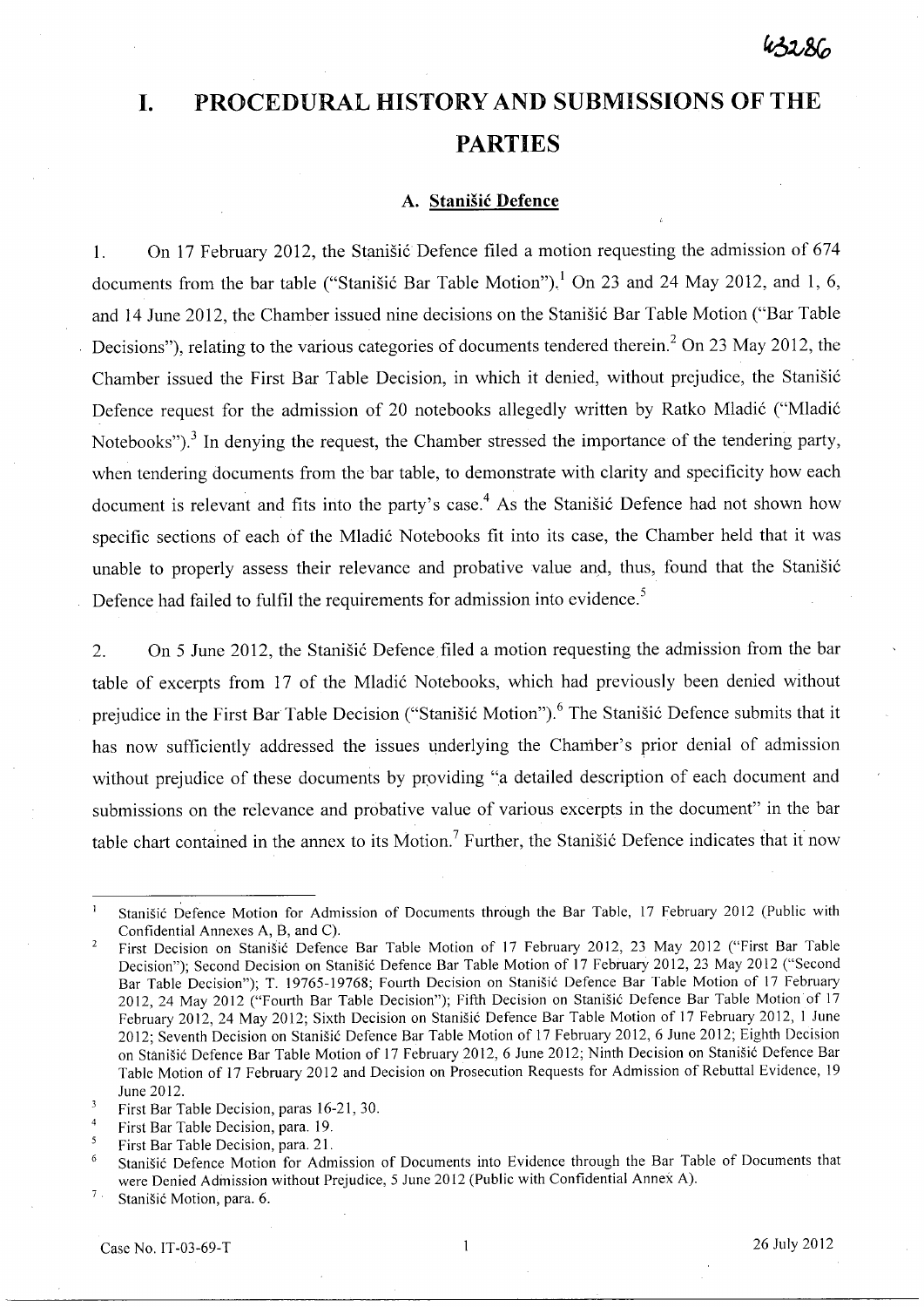seeks to tender excerpts of the Mladić Notebooks, having allocated to them the same Rule 65 ter numbers, save for the addition of a ".1" extension, as their counterparts in the Stanisic Bar Table Motion.<sup>8</sup> On 13 June 2012, the Defence stated, in an informal communication, that the portions of the documents tendered through the Stanisic Motion will eventually be uploaded into the Tribunal's electronic document system ("eCourt") and the Prosecution will be advised once the upload is complete.

3. On 19 June 2012, the Prosecution filed its response to the Stanisic Motion, providing its comments on the excerpts of the Mladić Notebooks.<sup>9</sup> The Prosecution incorporates its prior general submissions from its response to the Stanišić Bar Table Motion.<sup>10</sup> In its comments on the individual tendered excerpts contained in the annex to its response, the Prosecution repeats the same position for each excerpt: the Prosecution does not oppose admission of the tendered excerpts, but disputes the conclusions drawn.<sup>11</sup> In relation to negative inferences, the Prosecution submits that the probative value is "very IOW".12

4. On 28 June 2012, the Stanisic Defence filed a corrigendum to its Motion, correcting certain incorrect page references in relation to the tendered excerpts from the Mladić Notebooks.<sup>13</sup>

5. The Simatovic Defence did not respond to the Stanisic Motion. On 18 July 2012, the Charriber issued its first and second decisions on the Stanisic Motion, addressing all the other categories of documents. 14

 $\boldsymbol{8}$ Stanišić Motion, para. 11. In the Stanišić Bar Table Motion, the Mladić Notebooks bear the following Rule 65 ter nos: 5595-5612,5053, and 5016. See First Bar Table Decision, fn. 39.

Prosecution Response to Stanišić Defence Motion for Admission of Documents into Evidence through the Bar Table of Documents that were Denied Admission with Prejudice with Confidential Annex A, 19 June 2012 ("Response to Stanisic Motion"). The Chamber notes that the Prosecution submits that it may seek admission of additional excerpts of each of the Mladic Notebooks in rebuttal. See Annex, pp. 151, 153, 166, 171, 173, 179, 185, 188-191, 195-196, 198, 204, 207, 209. Additionally, the Prosecution submits that it refrained from tendering excerpts of the Mladić Notebooks used in court based on the indication by the Stanišić and Simatović Defence that they would tender the Mladic Notebooks in their entirety and, as it has "now become clear for the first time that neither of the Defence teams intends to seek admission of the Mladic notebooks in their entirety", that it will request the admission of the excerpts it used in court so as to maintain a "clear record" in light of the "changed" Defence position. See paras 11-12. As the Prosecution merely informs the Chamber of its intention, but does not seek admission of any additional excerpts, the Chamber will not further address the Prosecution's submissions in this regard.

<sup>&</sup>lt;sup>10</sup> Response to Stanišić Motion, para. 3; Prosecution Response to Stanišić Motion and Additional Motion for Admission of Documents into Evidence through the Bar Table, 23 March 2012 (Public with Confidential Annexes A and B), paras 9-12,16-17.

<sup>&</sup>lt;sup>11</sup> Response to Stanišić Motion, Annex A, pp. 150, 153, 166, 171-173, 179-180, 185-191, 195-196, 198, 204, 207, 209-210.

 $\frac{12}{13}$  Ibid.

Stanišić Corrigendum to "Second Additional Motion for Admission of Documents into Evidence through the Bar Table" and "Motion for Admission of Documents into Evidence through the Bar Table of Documents that were Denied Admission without Prejudice" both Filed on 4 June 2012, 28 June 2012 ("Stanisic Corrigendum"), para. 7.

<sup>&</sup>lt;sup>14</sup> First Decision on Stanišić Defence Motion for Admission into Evidence Through the Bar Table of Personnel Files that were Denied Admission without Prejudice, 18 July 2012; Second Decision on Stanišić Defence Motion for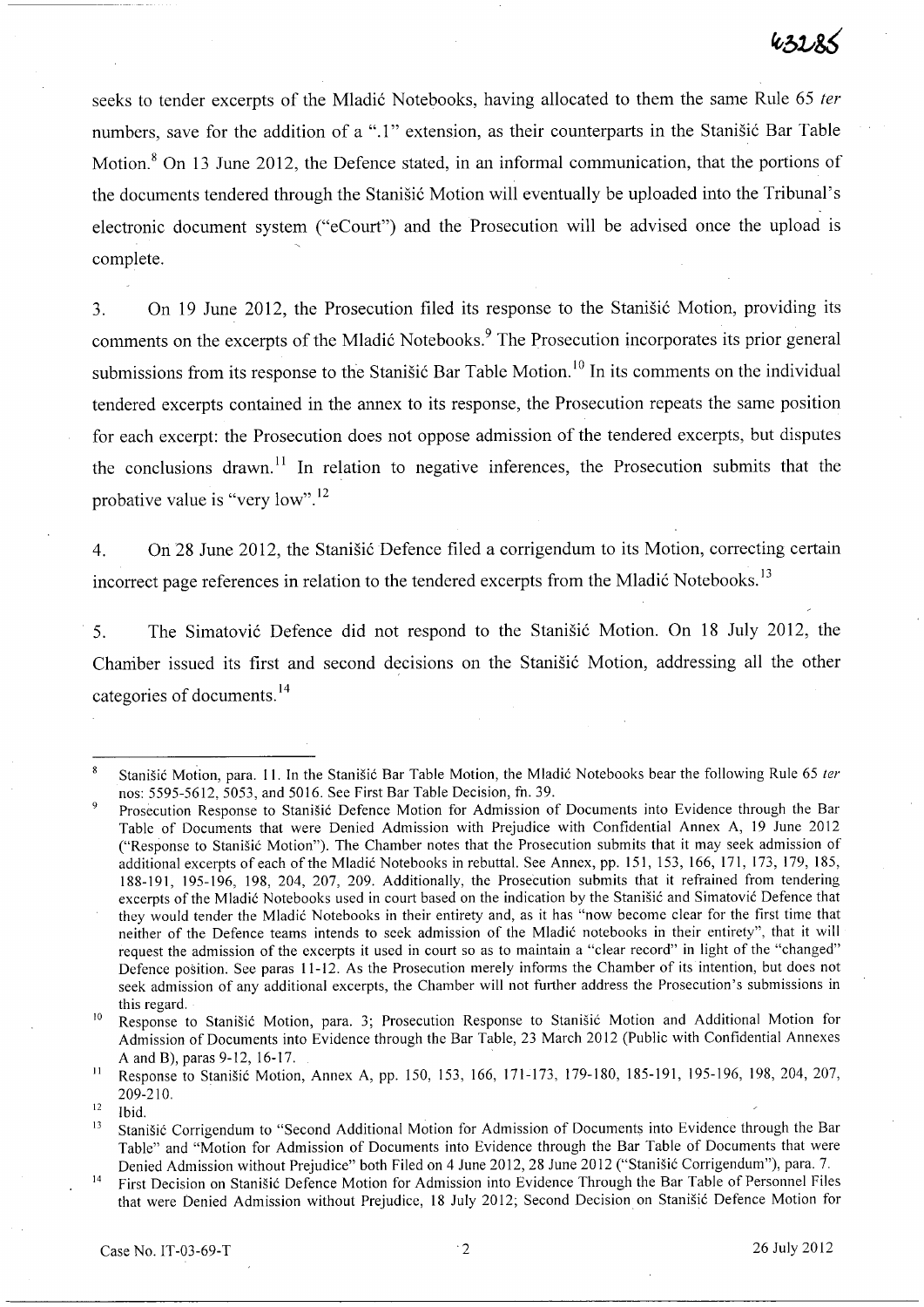#### **B. Simatovic Defence**

6. On 4 June 2012, the Simatović Defence filed its Second Bar Table Motion ("Simatović Motion"), in which it requests, *inter alia,* the admission into evidence of excerpts from 17 of the Mladić Notebooks.<sup>15</sup> On 18 June 2012, the Prosecution responded, not opposing the admission of the tendered excerpts, but reserving the right to dispute the Simatović Defence's descriptions of the content of any excerpt and the conclusions and/or inferences drawn from them.<sup>16</sup> The Prosecution did not provide comments on the individual tendered excerpts. The Stanišić Defence did not respond to the Simatović Motion.

7. On 5 July 2012, the Chamber issued its first decision on the Simatović Motion, addressing all the other categories of documents.<sup>17</sup>

## **11. APPLICABLELAW**

8. The Chamber recalls and refers to the applicable law governing the admission of documents from the bar table as set out in its First Bar Table Decision.<sup>18</sup> The Chamber also recalls and refers to its prior holding that a party's characterisations of documents tendered from the bar table and the final conclusions, if any, to be drawn from them do not affect the test for admission into evidence as set out in Rule 89 (C) of the Tribunal's Rules of Procedure and Evidence ("Rules").<sup>19</sup>

9. Finally, the Chamber recalls its prior statement that, for a party to be successful in an application for the admission of particular portions of the Mladić Notebooks for which it seeks a negative inference, "it should indicate for each such portion where and why one would expect references to the Accused and/or the Department of State Security ("RDB"), had the Accused been involved in the JCE as alleged, but where such information is in fact absent".<sup>20</sup>

Admission into Evidence Through the Bar Table of Documents that were Denied Admission without Prejudice, 18 July 2012.

- <sup>18</sup> First Bar Table Decision, paras  $9-10$ .
- <sup>19</sup> Fourth Bar Table Decision, paras 8-9.<br><sup>20</sup> First Bar Table Decision, para 20

20 First Bar Table Decision, para. 20.

<sup>&</sup>lt;sup>15</sup> Simatović Defence Second Bar Table Motion, 4 June 2012 (Public with Confidential Annex).

<sup>&</sup>lt;sup>16</sup> Prosecution Response to Simatović Second Bar Table Motion, 18 June 2012 (Confidential) ("Response to Simatovic Motion"), para. 2. The Chamber notes that the Prosecution reiterates the submissions made in its Response to Stanišić Motion in relation to its intention to possibly tender excerpts in rebuttal and others it used in court, but did not tender due to the Stanisic and Simatovic Defence's indication that they would tender the Mladic Notebooks in their entirety. See paras 2-4. See also supra fn. 9.

<sup>&</sup>lt;sup>17</sup> First Decision on Simatović Defence Second Bar Table Motion of 4 June 2012, 5 July 2012.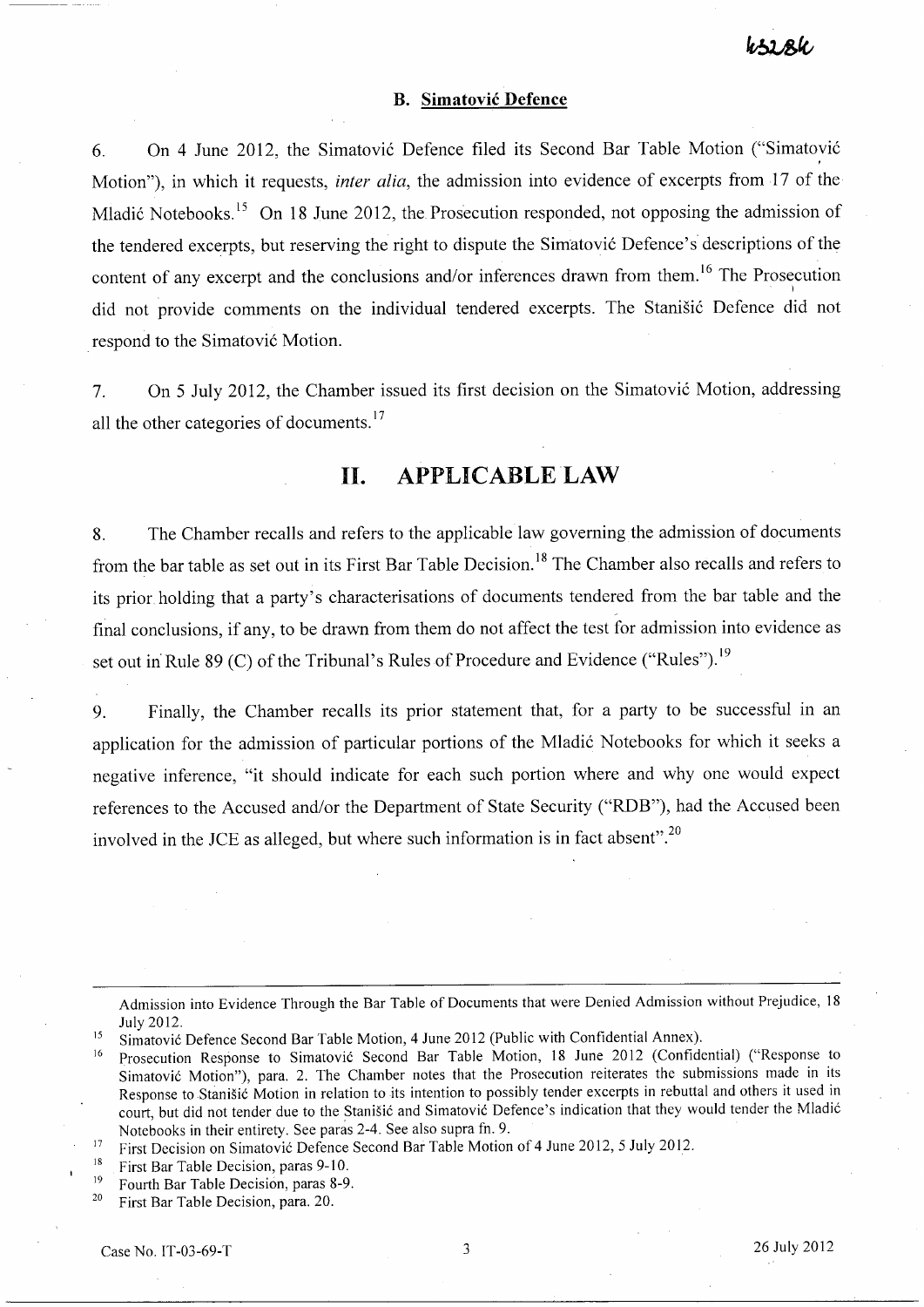# **Ill. DISCUSSION**

10. The Chamber notes that the Stanišić and Simatović Defence have taken different approaches with regard to allocating Rule 65 ter numbers to the tendered excerpts in their Motions and that neither Defence team has uploaded its respective tendered excerpts into eCourt at this time. The Stanišić Defence has added ".1" or a similar extension to the Rule 65 ter number already assigned in eCourt to the entire Mladić Notebook to indicate that it is an excerpt thereof, whereas the Simatović Motion refers to the Rule 65 ter number of the entire Mladić Notebook currently in eCourt from which the excerpt is taken. In order to avoid any later confusion between the complete Mladić Notebooks already in eCourt and the excerpts therefrom, it would be preferable for the Stanišić and Simatović Defence to allocate unique Rule 65 ter numbers to any excerpts. In this respect, the Chamber considers that the Stanišić Defence's addition of an extension to the existing Rule 65 ter numbers is sufficient.<sup>21</sup> The Chamber leaves it to the Simatović Defence to choose its own designation when uploading its excerpts.

11. Additionally, the Motions overlap to the extent that they both seek to tender excerpts from the Mladić Notebooks. In certain situations, there is also an overlap of the excerpts themselves. As the tendering party need not necessarily be that which uploads the admitted documents into eCourt, the Chamber considers that the Stanišić and Simatović Defence should coordinate the uploading of any excerpts admitted in the present decision between themselves in order to avoid any duplication of pages or portions therein of the Mladić Notebooks being admitted into evidence. In the interest of clarity, the Chamber notes that the Stanišić Motion refers to the page numbers as marked on the handwritten Mladić Notebooks, whereas the Simatović Motion refers to the BCS typed version page number.

12. Finally, the Chamber notes that, in some cases, the date of the entry being tendered is contained as a heading in the annexes to the Motions, but is not found on' the pages actually tendered for admission into evidence.<sup>22</sup> The Chamber recalls that the Mladić Notebooks are not in evidence in their entirety. The Chamber may then have no reference date when reviewing certain admitted excerpts, which could impact its evaluation thereof. The Chamber therefore directs the Stanišić and Simatović Defence to carefully review their respective tendered excerpts and ensure that where they refer to a date in the annex, that date is actually on at least one of the pages of the

<sup>&</sup>lt;sup>21</sup> The Chamber notes that not all excerpts have the ".1" extension, but rather contain various extension numbers, such as ".2" and ".4". See, for example, Stanišić Motion, Annex A, pp. 153, 189. These extension numbers are equally sufficient.

<sup>&</sup>lt;sup>22</sup> For example, the document bearing 65 ter no. 5595.1 includes pages 63-64 and has the heading "15 July 1991". While these pages are a part of the 15 July 1991 entry, the date of the entry is found on page 61, which is not being tendered into evidence. See Stanišić Motion, Annex A. p. 150.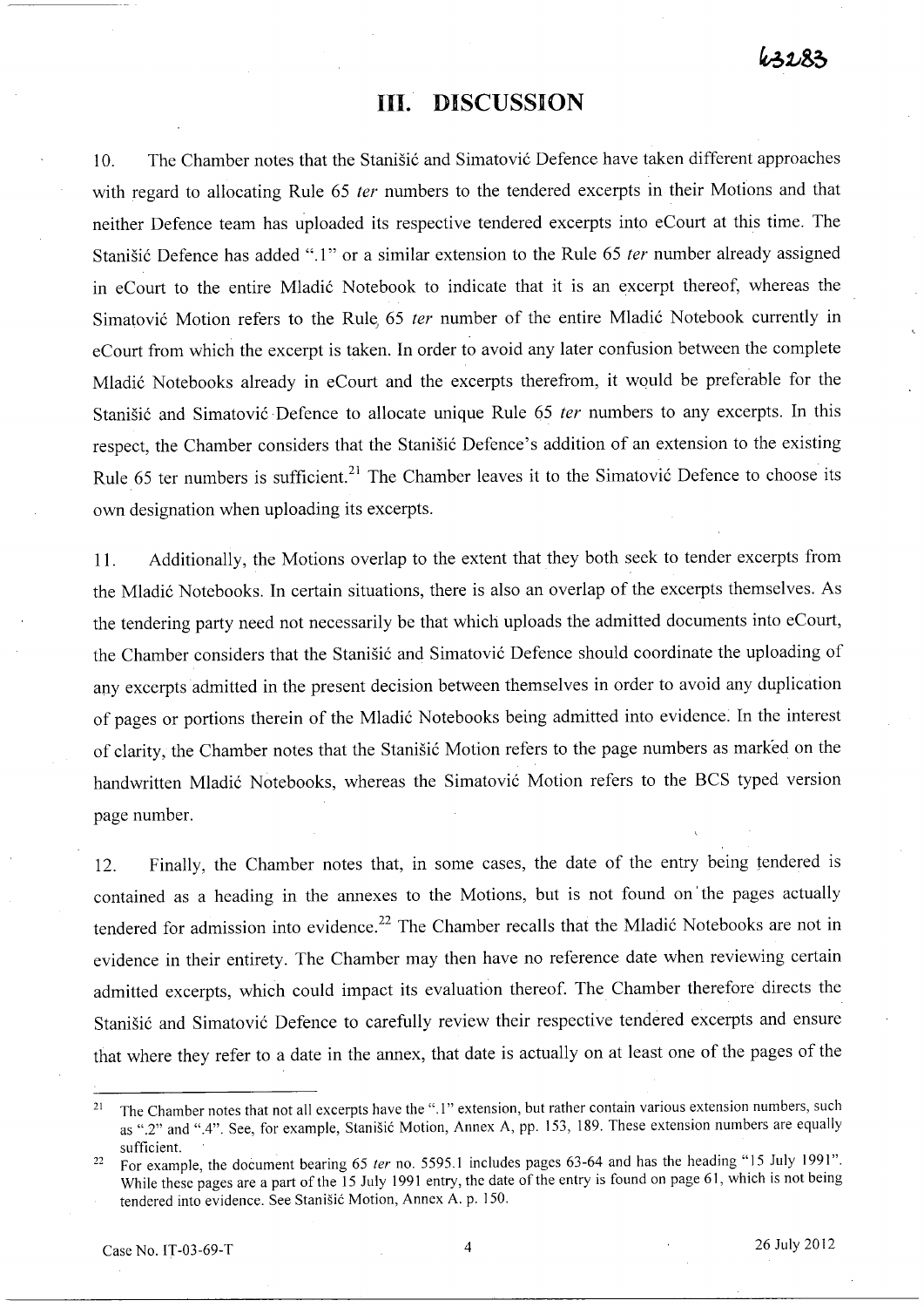excerpt they are tendering. If the date is found on a different page of a Mladić Notebook, the Stanišić and Simatović Defence are instructed to upload an additional blank page containing only the date of the admitted excerpt and to insert this page in front of the relevant admitted excerpt.

# **Excerpts from Mladic Notebook bearing Rule 65 ler nos 5595-5605, 5607-5611, 5016, 5053**

13. In relation to all of the excerpts tendered by the Stanišić and Simatović Defence except those specified in paragraphs 14 and 15 below, the Chamber considers that the Stanišić and Simatovi6 Defence have pointed either to how a relevant negative inference could be drawn or to information and contextualization regarding various military, paramilitary, and political groups, and individuals therein. This information pertains to, *inter alia,* command structures, activities, and training camps of such groups, and coordination between them. The Chamber considers that the Stanišić and Simatović Defence have not in relation to all portions shown "where and why one would expect references to the Accused and/or the RDB" in accordance with its previous instruction regarding admission of particular excerpts of the Mladić Notebooks with a view to establishing a negative inference, or otherwise have not provided the information needed in relation to the negative inference argued. However, in view of the other information and contextualization in the excerpts and the related submissions of the parties, and in the absence of objections of the Prosecution, the Chamber finds that the excerpts are probative and relevant. In conclusion, with the exclusion of the exceptions specified below, the Chamber finds that the Stanišić and Simatović Motions show (i) the relevance and probative value of the tendered excerpts, as required by Rule 89 (C) of the Rules, and (ii) how the excerpts fit into their respective cases, and thus have fulfilled the requirements for admission of documents from the bar table.

14. The Stanišić Defence submits that pages 311-312 of the Mladić Notebook excerpts bearing Rule 65 ter no. 5598.1 are relevant and probative in that they lack any reference by Mr Mladić to Mr Stanišić ("Stanišić Role Negative Inference").<sup>23</sup> The Chamber considers that the Stanišić Defence has not demonstrated with sufficient clarity how a relevant negative inference could be drawn from these pages of the aforementioned excerpts. These pages do not otherwise contain information of sufficient relevance and probative value. The Chamber therefore denies the Stanišić Motion in relation to these two pages of the excerpts.

15. The Stanišić Defence also argues a Stanišić Role Negative Inference in relation to pages 29-30 and 34 of the Mladić Notebook excerpts bearing Rule 65 *ter* no. 5599.1.<sup>24</sup> Pages 30 and 34 are included in an excerpt tendered by the Simatović Defence from the Mladić Notebook bearing Rule

 $\epsilon$ 

<sup>&</sup>lt;sup>23</sup> Stanišić Motion, Annex A, p. 171.

<sup>&</sup>lt;sup>24</sup> Stanišić Motion, Annex A, p. 173; Stanišić Corrigendum, para. 7.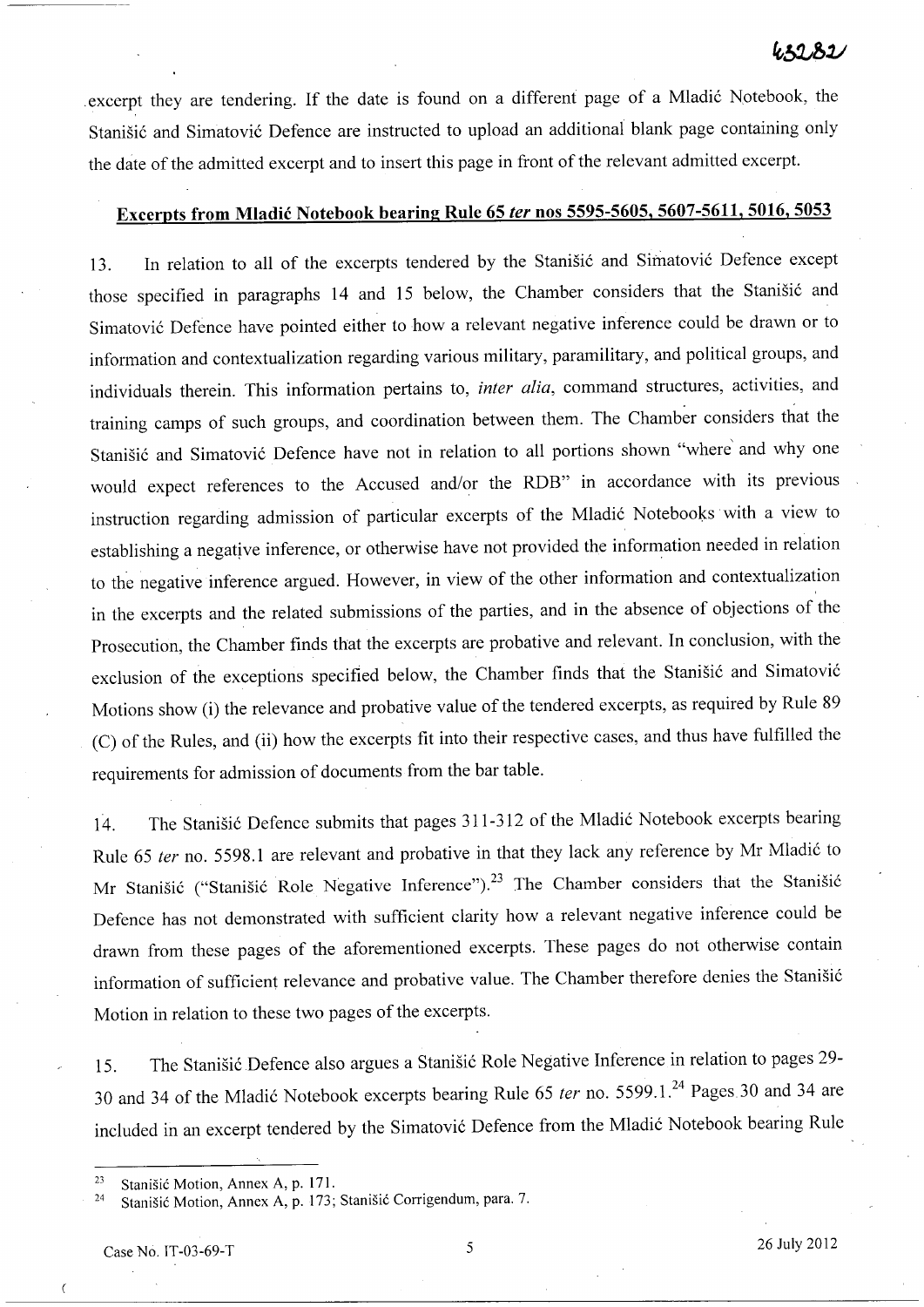*65* fer no. 5599.25 This excerpt tendered by the Simatovi6 Defence meets the standard for admission as set out in paragraph 13 above. Page 29 as referenced in the Stanišić Motion is not included in the Simatović Defence excerpt. The Chamber considers that the Stanišić Defence has not demonstrated with sufficient clarity how a relevant negative inference could be drawn from pages 29-30 and 34 of the excerpt. Page 29 does not otherwise contain information of sufficient relevance and probative value. The Chamber therefore denies the Stanišić Motion in relation to this page.

16. The Stanišić Defence submits that the Mladić Notebook excerpts bearing Rule 65 ter no. 5053.2 are relevant and probative in that they demonstrate a negative inference that "Stanišić had nothing to do with Operation Udar and is not mentioned in this context".<sup>26</sup> The Chamber considers that, in relation to the entries of 24 February 1993 and 25 March  $1993^{27}$  at pages 134-135,<sup>28</sup> the Stanišić Defence has not demonstrated with sufficient clarity how a relevant negative inference could be drawn from this portion of the aforementioned excerpt. This portion does not otherwise contain information of sufficient relevance and probative value. The Chamber therefore denies admission of these two pages of the excerpt.

17. With regard to the portions admitted, the Chamber again observes that the Stanisic and Simatovi6 Defence seek to draw various conclusions from the absence of references in the excerpts of the Mladić Notebooks to the Accused Stanišić or Simatović or the Serbian DB. The Chamber reiterates its exhortation that the Defence provide clear references to such excerpts in their final brief, and to elaborate on the conclusions it invites to draw from them, including, if appropriate, an explanation of how they refute the Prosecution evidence relating to the same issues.<sup>29</sup>

# **IV. DISPOSITION**

18. For the foregoing reasons, the Chamber GRANTS the Simatović Motion and the Stanišić Motion **IN PART,** and

ADMITS into evidence the documents, as referenced in the Stanisic Motion and footnote 27 of this decision, bearing Rule 65 fer nos: **5595.1; 5596.4; 5597.1;** the portion Of **5598.1** contained at pages 364 and 366-368; the portion of **5599.1** contained at pages 40,42,44-45, 65-68, 79, 81, 143-145,

<sup>&</sup>lt;sup>25</sup> Hand-written page numbers 30 and 34 as tendered by the Stanisic Defence are included in BCS typed version page numbers 31 through 51 as tendered by the Simatović Defence, see Simatović Motion, Annex, pp. 41126-41124.

<sup>&</sup>lt;sup>26</sup> Stanišić Motion, Annex A, p. 195.

<sup>27</sup> The Chamber notes that the entry referred to as "25 March 1993" by the Stanisic Defence and in the English translation version is preceded by an entry for 24 February 1993 and followed by an entry for 26 February 1993.

<sup>&</sup>lt;sup>28</sup> In relation to this Notebook, the page numbers referred to by the Stanisic Defence (namely, pages 131-138) do not appear to correspond with the pages in the handwritten Notebook, but do correspond with the English translation pages (though the page numbers are different by 1 to 2 pages from that indicated by the Stanisic Defence). For this Notebook, the Chamber refers to the English translation pages of the relevant entries (namely, pages 134-141).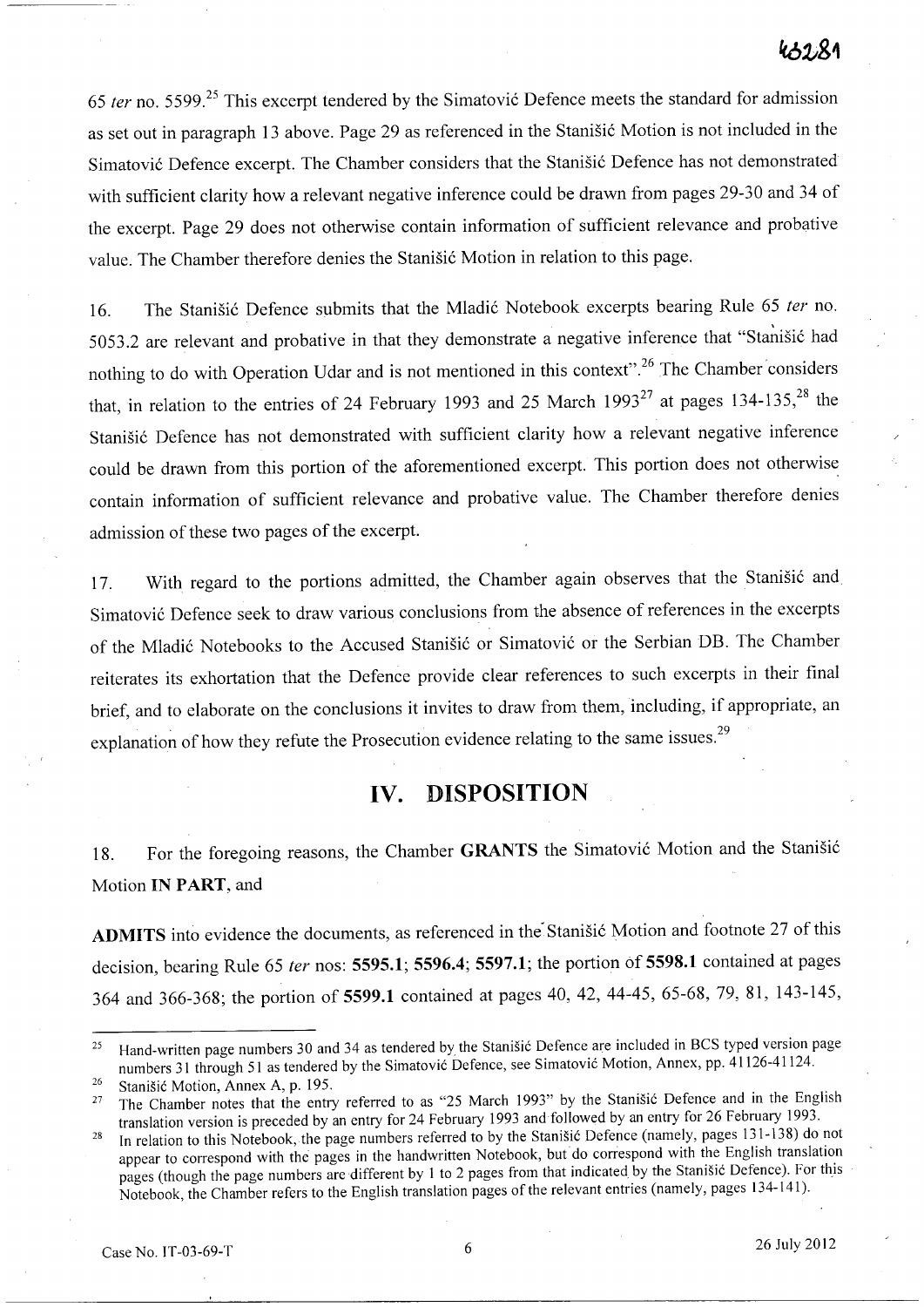156, 178, 190-193, 205, 211-212, 215, and 218-222; 5600.1; 5601.1; 5602.1; 5603.2; 5604.1; 5605.1; 5607.1; 5608.1; 5609.1; 5611.1; 5016.2; and the portion of 5053.2 contained at pages 135- 141, once these have been uploaded into eCourt;

ADMITS into evidence the excerpts, as referenced in the Simatović Motion, contained at pages 150-153, 176-182, and 182-185 from the document bearing Rule 65 *ter* no. 5595; the excerpts contained at pages 57-63, 66, 68-69, 78-80, 84, 120-122, 136-146, 149-150, 155-157, 161-163, 167-170, 256-260, 277, 286-292, 303-312, 337-349, 353-357, 359-367, and 372-373 from the document bearing Rule 65 *ter* no. 5596; the excerpts contained at pages 18-23, 40-43, 65-101, 175, and 201 from the document bearing Rule 65 *ter* no. 5597; the excerpts contained at pages 12-14 and 126-136 from the document bearing Rule 65 *ter* no. 5598; the excerpts contained at pages 17- 22,31-51,81-86,205-210,213-232,250-260, 262-267, 274-286, and 304-317 from the document bearing Rule 65 *ter* no. 5599; the excerpts contained at pages 53-67, 116-128, 145-150, 244-255, 262-270, 284-294, 297-300, 340-353, and 374-378 from the document bearing Rule 65 *ter* no. 5600; the excerpts contained at pages 16-44, 51-54, 78-80, 95-97, 111-120, 159, and 167-175 from the document bearing Rule 65 *ter* no. 5601; the excerpts contained at pages 8-12, 39-61, 91-95, and 247-248 from the document bearing Rule 65 *ter* no. 5603; the excerpts contained at pages 39-58, 61-66, and 77-83 from the document bearing Rule 65 *ter* no. 5604; the excerpts contained at pages 212-217, 224-237, 336-350, and 383-387 from the document bearing Rule 65 *ter* no. 5605; the excerpts contained at pages 34-35, 97-99,101-105, 112-116, 145, 166-181, and 185-190 from the document bearing Rule 65 *ter* no. 5607; the excerpts contained at pages 99-101, 119-135, 188-196, 216-230, and 276-286 from the document bearing Rule 65 *ter* no. 5608; the excerpts contained at pages 2-4, 34-52, 57-59, 81-101, 114-122, and 157 from the document bearing Rule 65 *ter* no.' 5609; the excerpt contained at pages 2-4 from the document bearing Rule 65 *ter* no. 5610; the excerpts contained at pages 1-7,28-29,31-34,43-47,72,78,88,91-104, 126-133, 143-144, 158- 160, and 217-231 from the document bearing Rule 65 *ter* no. 5611; and the excerpts contained at pages 13-16,34-38,211-216, and 232-233 from the document bearing Rule 65 *ter* no. 5016, once these have been uploaded into eCourt;

DENIES the Stanišić Motion for admission into evidence in relation to pages 311-312 of the document bearing Rule 65 *ter* no. 5598.1; page29 of the document bearing Rule 65 *ter* no. 5599.1; and pages 134-135 of the document bearing Rule 65 *ter* no. 5053.2;

FURTHER INSTRUCTS the Stanisic and Simatovic Defence to include the date of any admitted excerpt in accordance with the instructions given in paragraph 12 of this decision;

<sup>29</sup> Second Bar Table Decision, para. 16.